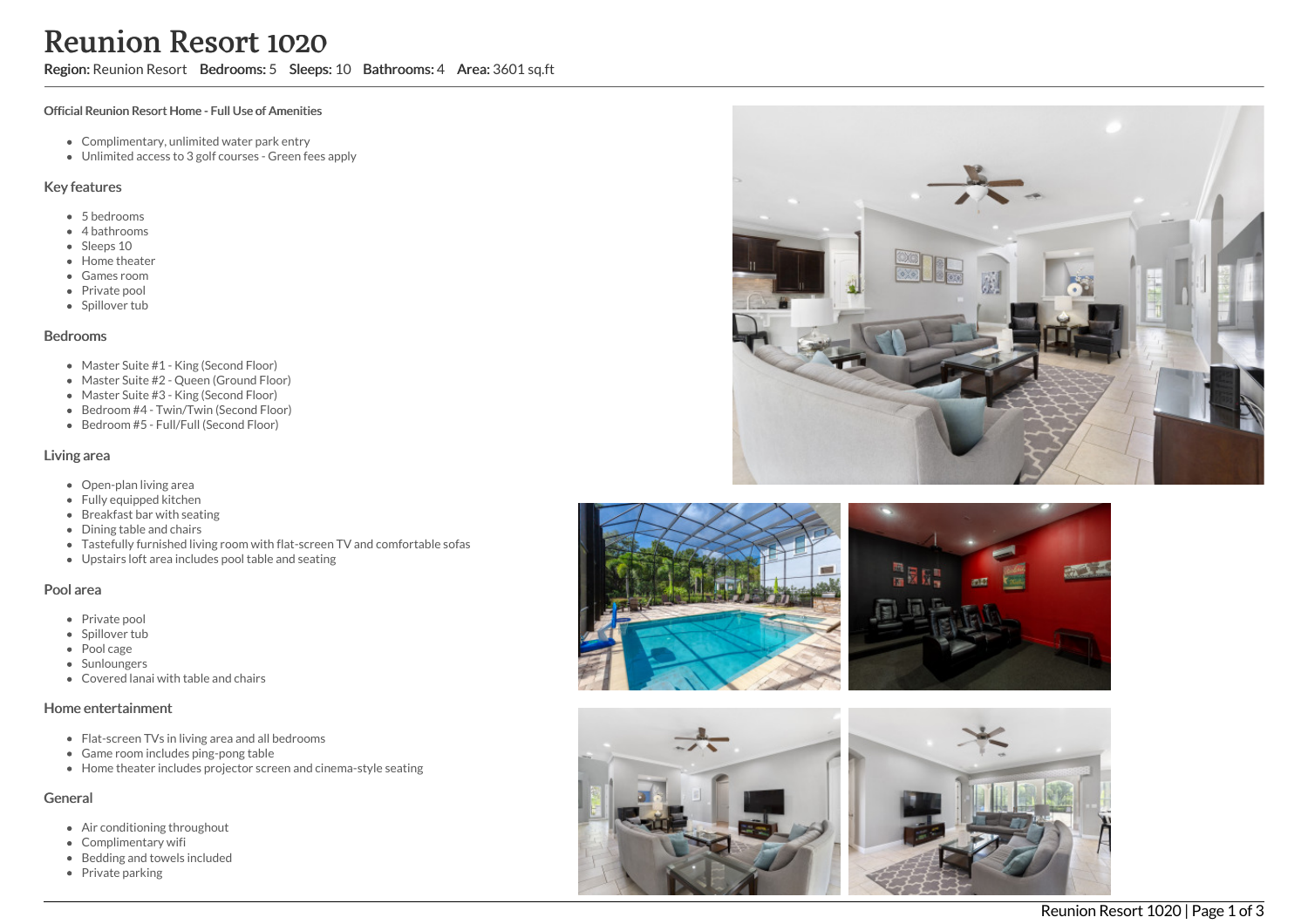## Laundry room

- Washer and dryer
- Iron and ironing board

## Children's equipment available for hire

- $\bullet$  Crib
- Stroller
- High chair
- Pack and play